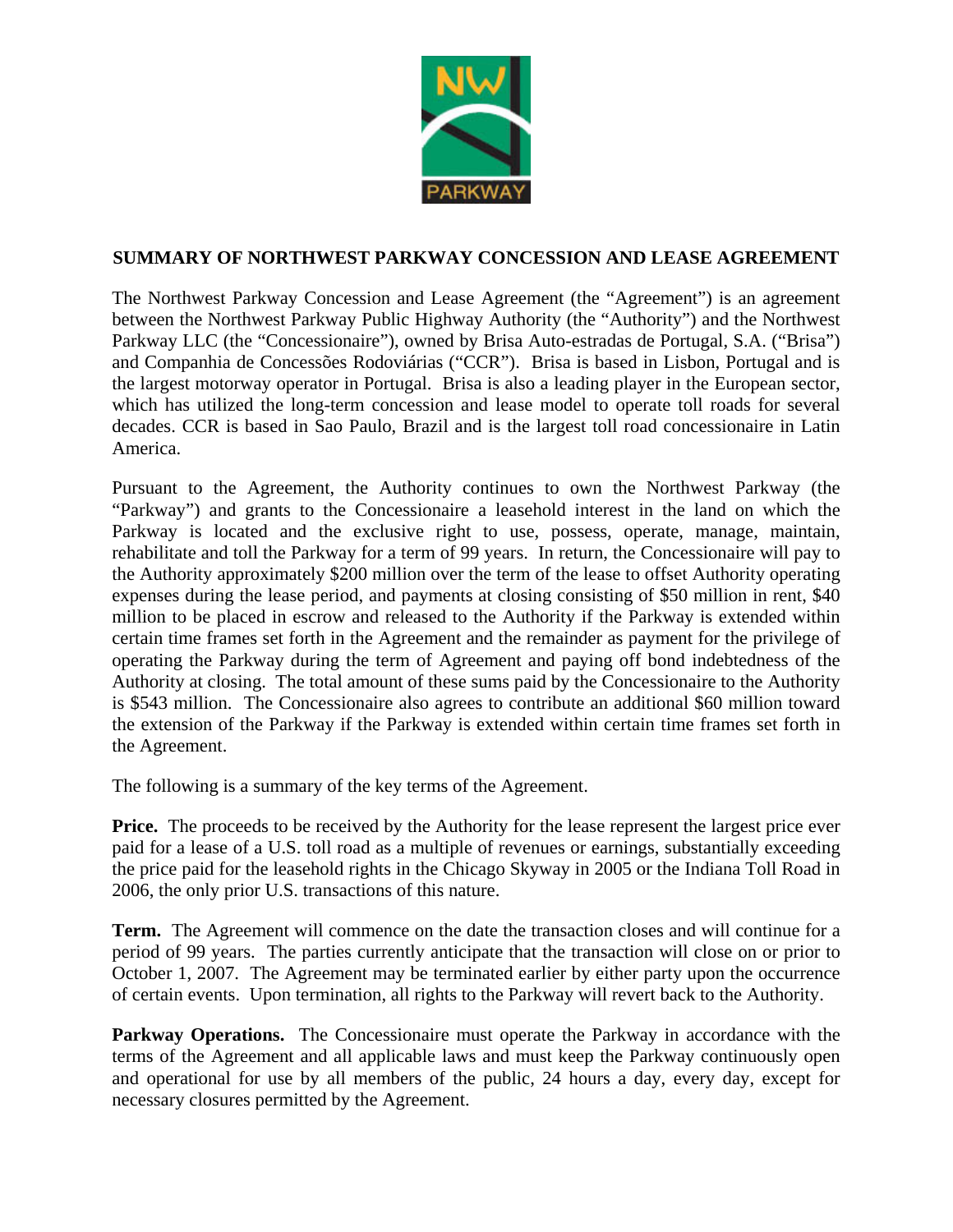**Safety and Other Operating Standards.** The Concessionaire must operate and maintain the Parkway in a safe and reliable manner during the term of the Agreement. The Concessionaire must adhere to a specific set of operating standards (the "Operating Standards") relating to the operation, maintenance and rehabilitation of the Parkway and must undertake certain capital improvements to the Parkway during the term, including, at such time as the Parkway reaches a certain capacity, expanding the Parkway to include an additional lane in each direction. The Concessionaire must undertake all such activities at its own cost and expense. The Concessionaire is required to retain an independent engineer, approved by the Authority to monitor and report to the Authority on the Concessionaire's operation, maintenance and rehabilitation of the Parkway and compliance with the Agreement. Near the end of the term, the Concessionaire must post a letter of credit to guarantee that it continues to meet its maintenance and rehabilitation requirements.

**Police and Fire Services.** The Concessionaire must contract with a municipal or state law enforcement agency approved by the Authority to provide appropriate levels of traffic control and traffic law enforcement services on the Parkway. The Concessionaire must permit access to the Parkway, without notice or compensation, to any police, fire and emergency services and any other security or emergency personnel and any governmental entity with jurisdiction over the Parkway as necessary for emergency management and homeland security purposes. The Agreement does not affect the police powers of any governmental entity.

**Tolls.** Parkway tolls are subject to specific tolling limits set forth in a tolling schedule in the Agreement. From the date of the closing until December 31, 2009, the maximum toll that the Concessionaire may charge to travel the entire length of the Parkway in one direction will be \$3.00 for two-axle vehicles and \$3.00 for the first two axles and \$3.00 for each additional axle for vehicles with more than two axles. Beginning on January 1, 2010, the maximum toll level will increase each year based on the greater of (i) an adjustment for inflation; (ii) an adjustment based on an increase in per capita GDP (i.e., consumer purchasing power); or (iii) 2%.

The Concessionaire may charge tolls lower than the applicable maximum toll levels and may offer discount programs. The Concessionaire also may utilize time-of-day variable rate tolling, congestion-related tolling, including high-occupancy-toll lanes, or any other method of charging tolls, so long as it stays within the maximum toll levels on an average basis throughout the year. The Concessionaire must provide advance notice to the public if it intends to change the toll levels or the methodology used for charging tolls.

The Concessionaire may not charge tolls on the existing Parkway at any location other than those locations at which tolls are collected as of the date of the Agreement. The Concessionaire will have the right to enforce the payment of tolls and may contract with a private security service to identify toll violators and an approved law enforcement agency to apprehend toll violators.

Electronic tolling transponders must be compatible with E-470 and the Colorado Tolling Enterprise, pursuant to state law.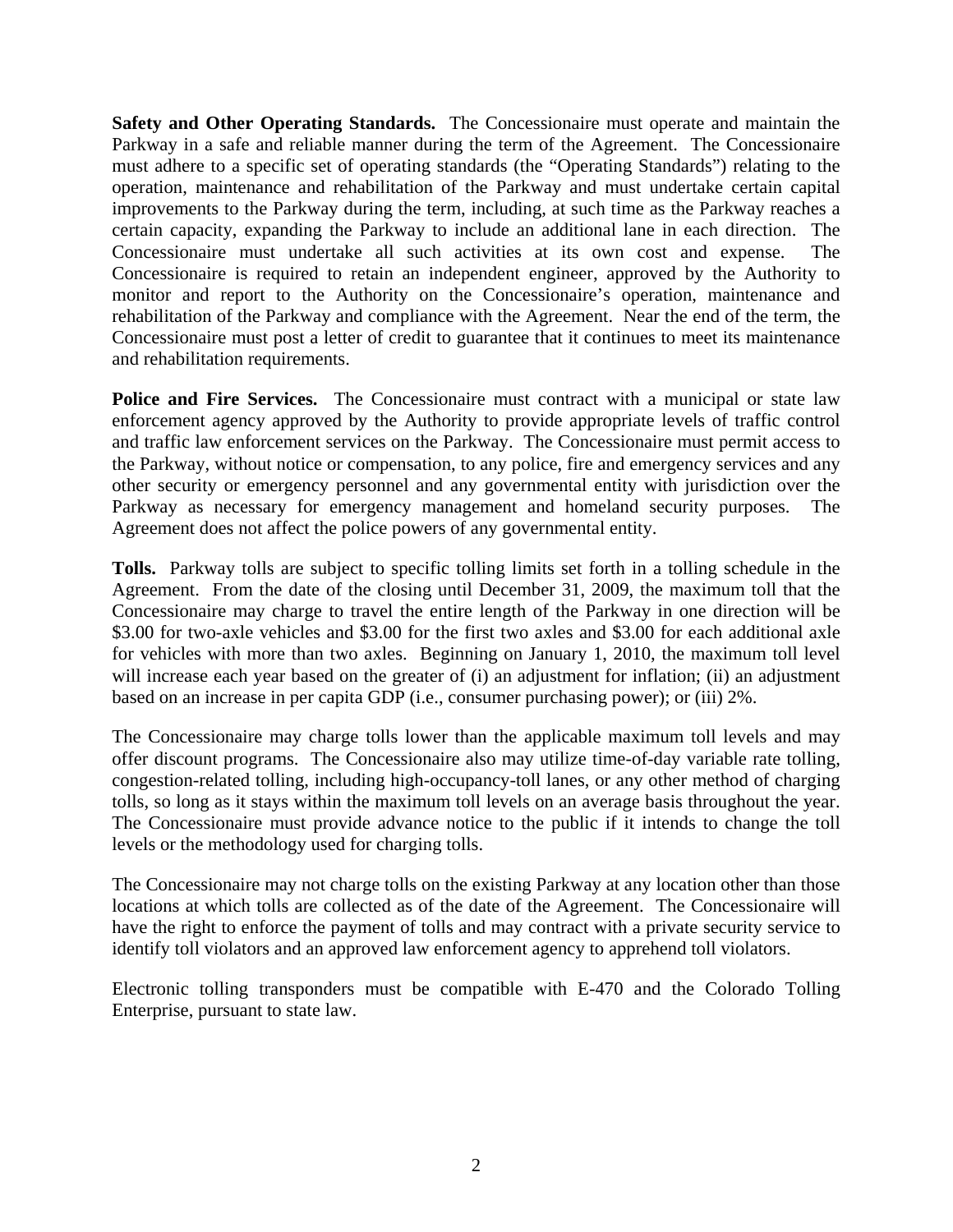**Revenues.** The Concessionaire is entitled to retain all toll revenues, reasonable fees and charges related to toll devices, all violation enforcement fines and penalty payments and reasonable fees and charges related to violation enforcement proceedings. The Concessionaire also is entitled to keep other sources of revenues generated from activities that the Concessionaire elects to undertake with respect to the Parkway, so long as such activities are conducted in compliance with all applicable laws.

The Concessionaire is required to share a certain portion of its excess revenue with the Authority if the Concessionaire reaches certain profit levels during the term.

**Costs and Expenses.** All costs and expenses relating to the Parkway operations will be the responsibility of the Concessionaire from the date of closing until the end of the term.

**Authority Costs.** The Concessionaire must pay to the Authority \$263,200.00 annually (adjusted each year for inflation) to cover the Authority's costs and expenses to monitor the Concessionaire's operations and its compliance with the Agreement. Over the term of the lease, this will total about \$200M. In addition, the Concessionaire must pay various other costs and expenses incurred by the Authority related to specific actions taken by the Authority on behalf of the Concessionaire. The Concessionaire also must provide office space for two Authority employees during the term.

**\$40 Million Escrow for Extension of the Parkway.** At the closing of the transaction, \$40 million of the Concessionaire's payment to the Authority will be placed in escrow. If a notice to proceed with construction has been issued with respect to the extension of the Parkway to State Highway 128 and to State Highway 93 at approximately 64th Street by December 31, 2018 or if both extensions are completed by December 31, 2020, the funds in the escrow (including any investment earnings and interest) will be transferred to the Authority to be used for any purposes as determined by the Authority. If not, the funds will transfer back to the Concessionaire.

**\$60 Million Contribution to Extension of the Parkway.** The Concessionaire agrees to contribute \$60 million toward the extension of the Parkway to State Highway 128 under certain conditions. This obligation is triggered if a notice to proceed with construction has been issued with respect to the extension of the Parkway to State Highway 128 and to State Highway 93 at approximately 64th Street by December 31, 2018 or if both extensions are completed by December 31, 2020. After those dates, the Concessionaire may elect to contribute \$60 million to the extension of the Parkway to State Highway 128 if the extension is approved for construction. If the Concessionaire makes this contribution for the construction to State Highway 128, it will have the right to operate, toll and maintain the extension of the Parkway to State Highway 128 under the terms and conditions set forth in the Agreement.

**Authority Employees.** The Concessionaire is required to interview any current Authority employee (other than the Authority's Executive Director) that wishes to be interviewed and that has not otherwise accepted continued employment with the Authority. If the Concessionaire does not make an offer of employment at the Parkway to such an employee on terms at least equivalent to the terms of the employee's current employment with the Authority, the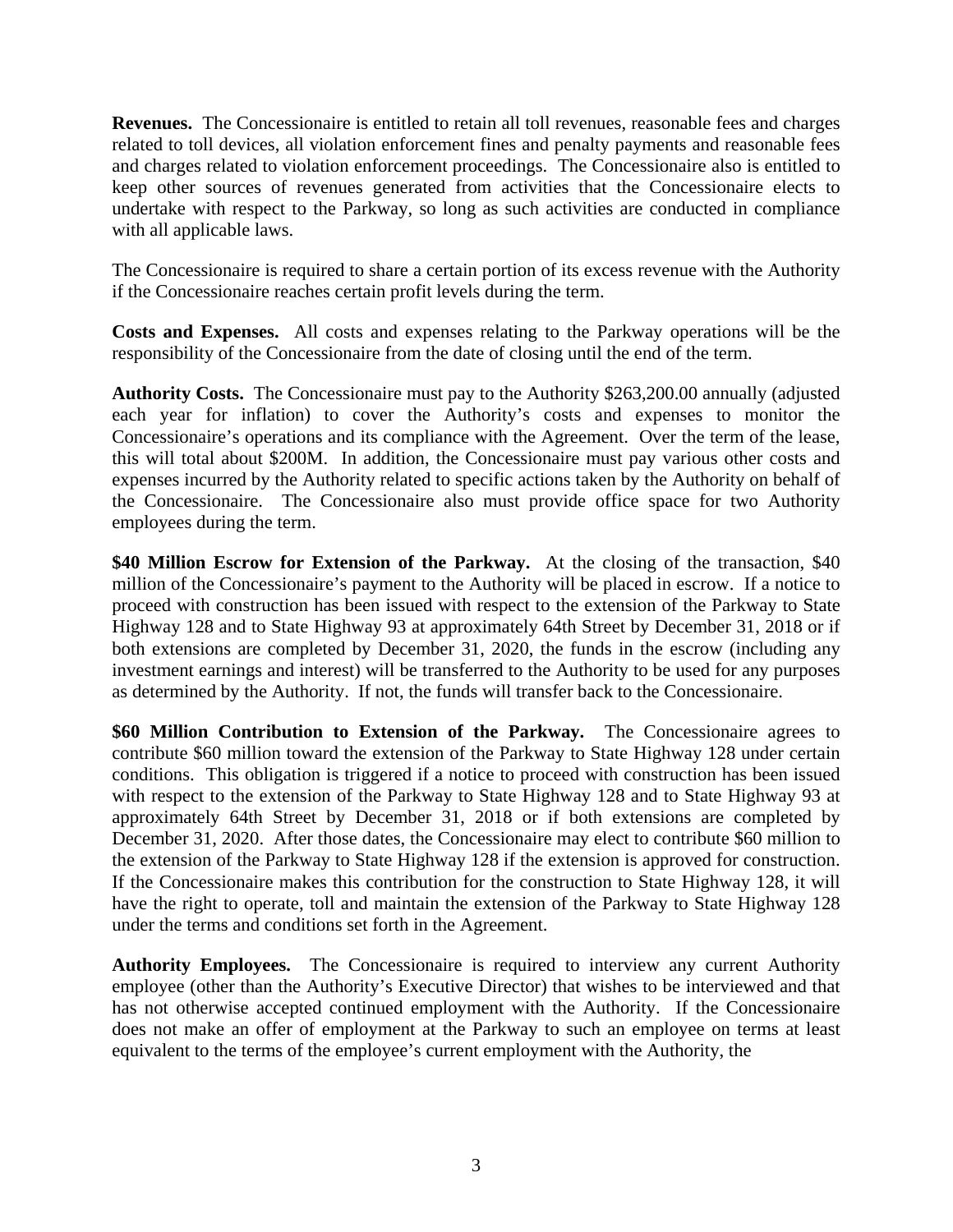Concessionaire must pay to the employee an amount equal to 12 months of that employee's Authority salary, health insurance and retirement contribution.

**Concessionaire Defaults.** If the Concessionaire fails to comply with the terms of the Agreement, including the Operating Standards, the Authority will have the right, subject to the Concessionaire's right to cure and any lenders' right under the Agreement, to step in and take such action as is necessary to ensure compliance. If the default continues without being cured, the Authority may terminate the Agreement and take back the Parkway without any compensation to the Concessionaire.

**Concessionaire's Right to Compensation for Certain Events.** If the Authority (or certain other governmental entities) take any action that is expected to be principally borne by the Concessionaire and has the effect of diminishing the value of the Concessionaire's interest under the Agreement, the Concessionaire will be entitled to compensation from the Authority (subject to the Authority's right to cure the action). If the Authority does not have sufficient funds to compensate the Concessionaire, the Concessionaire may elect to (i) receive any revenue sharing amounts that are otherwise payable to the Authority; (ii) increase tolls beyond the limits set forth in the Agreement; and/or (iii) extend the term of the Agreement, in each case to the extent necessary to restore the Concessionaire to the same economic position it would have been in if the action had not occurred.

**Competing Transportation Facilities.** The Agreement does not limit the right of any governmental entity to build a transportation facility that may compete with or reduce revenues on the Parkway. The Authority is required to compensate the Concessionaire (under the terms described above) only if certain transportation facilities are built and the Concessionaire can demonstrate that the facility reduced toll revenues on the Parkway. Those facilities include (i) a comparable highway that runs for a certain length and within a certain distance of the Parkway; (ii) the extension of 160th Avenue West of Sheridan Parkway to connect to 120th Street; and (iii) a mass transit or rapid transit facility, with the exception of the US 36 Bus Rapid Transit Corridor and any Northwest Rail Corridor projects that were approved by the Regional Transportation District prior to the execution of the Agreement.

**Concessionaire's Right to Terminate.** If the Authority defaults under the Agreement, the Concessionaire may elect to terminate the Agreement, in which case the Parkway will revert back to the Authority and the Authority must pay termination damages. To the extent the Authority does not have sufficient funds to pay the termination damages, the Authority must use its best efforts to lease or borrow against the Parkway to finance the termination damages. If the Authority is unable to finance the full amount, it will be required to pay to the Concessionaire that amount it can finance and must pay the balance from the tolls and other revenues collected from the Parkway. In such an event, the Concessionaire may elect to manage and operate the Parkway until such time as the termination damages have been paid in full.

**Encumbrances and Lender Rights.** The Concessionaire is not permitted do any act or thing that will create any mortgage, lien, or similar encumbrance against the Parkway unless specifically permitted by the Agreement. The Concessionaire may grant one or more leasehold